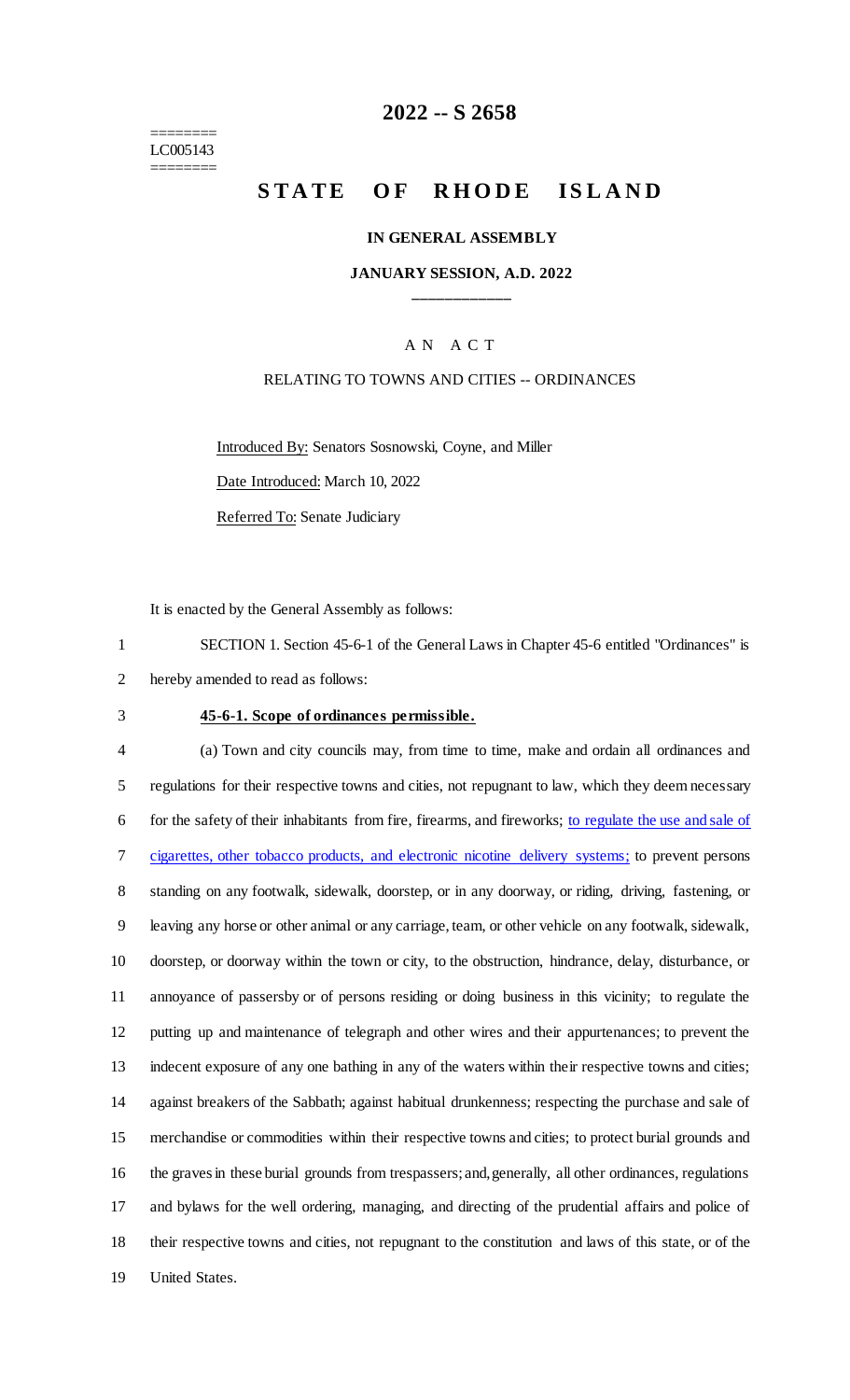- 1 (b) Town and city councils shall furnish to their senators and representatives, upon request
- 2 and at no charge, copies and updates of all ordinances and regulations.
- 3 (c) In lieu of newspaper publication, advance notice of proposed adoption, amendment, or
- 4 repeal of any ordinance or regulation by a municipality may be provided via electronic media on a
- 5 website maintained by the office of the secretary of state.
- 6 SECTION 2. This act shall take effect upon passage.

#### ======== LC005143 ========